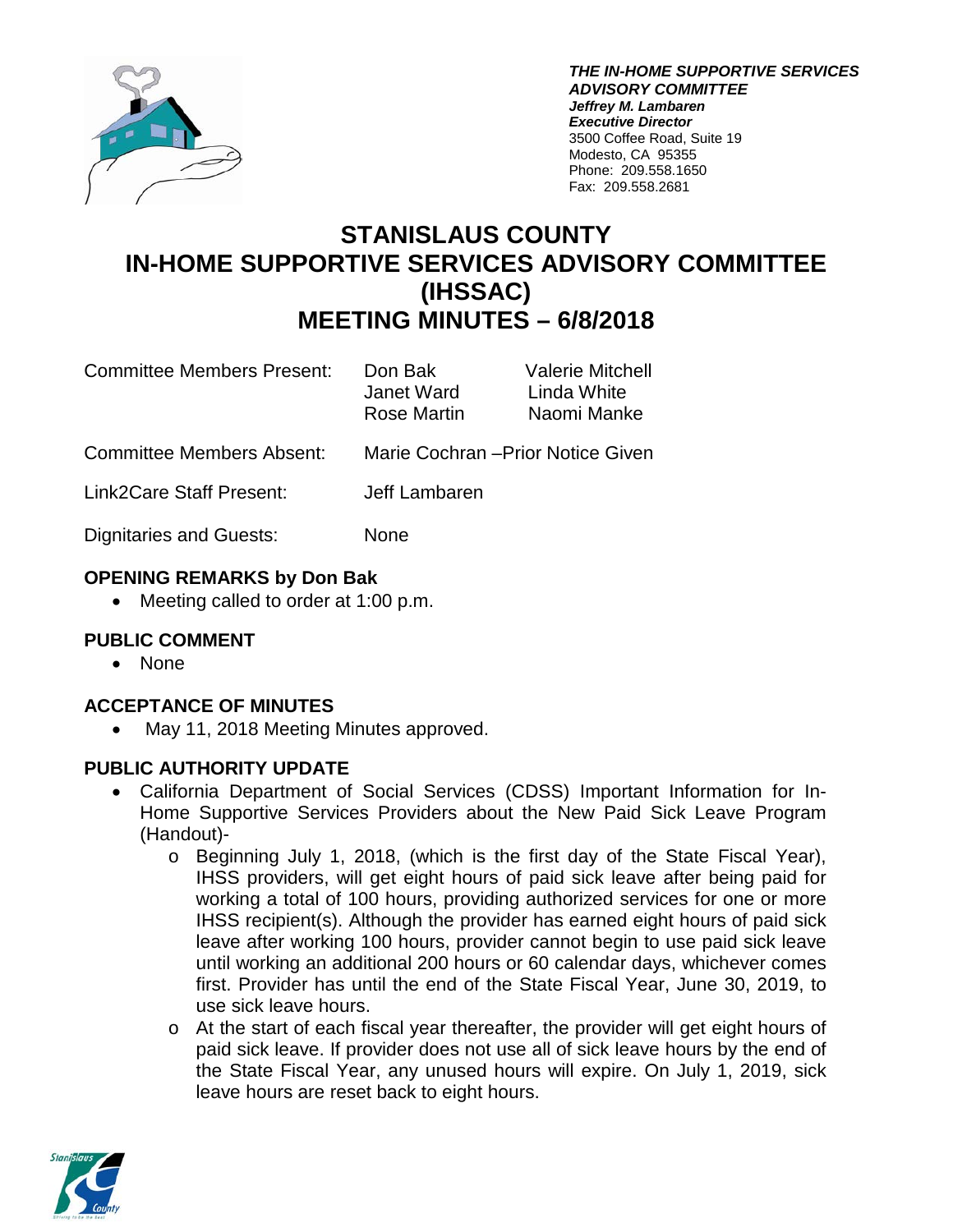- $\circ$  It is important for the provider to let the recipient (employer) know as soon as possible when using paid sick leave so that the recipient can arrange for his/her services for the day when provider will not be available.
- o How providers use their sick time: planned time off (for doctor's appointments, for example) - at least 48 hours (or two days) in advance. Unplanned time off (provider is sick or has a medical emergency) - at least two hours before the time of starting work.
- o Provider must determine how many hours of paid sick leave will need to take for each occurrence; the minimum amount of paid sick leave that may be used for each occurrence is one (1.0) hour with additional time used in increments of 30 minutes.
- o Provider must complete Provider Paid Sick Leave Request form (SOC 2302) and submit it to the address on the form. This form can be found on CDSS website at [http://www.cdss.ca.gov/inforesources/Forms-](http://www.cdss.ca.gov/inforesources/Forms-Brochures/Forms-Alphabetic-List/Q-T)[Brochures/Forms-Alphabetic-List/Q-T.](http://www.cdss.ca.gov/inforesources/Forms-Brochures/Forms-Alphabetic-List/Q-T)
- Exemption 2 State Administrative Review (ESAR) process for IHSS providers and recipients who the county has deemed to be ineligible for an Exemption 2.
	- o On June 27, 2017, SB 89 (Chapter 24, Statutes of 2017) was enacted to formally establish the California Department of Social Services' (CDSS) existing Live-In Family Care Provider Exemption (Exemption 1) and Exemption 2. These exemptions were initially established in February 2016 to maintain continuity of care and to ensure that IHSS recipients potentially at risk out-of-home placement can remain safely in their homes. When granted, the exemptions allow IHSS providers to work hours in excess of the 66-hour workweek limitation implemented by the passage of SB 855 and SB 873.
	- o The county is required, at the time of assessment and reassessment, to evaluate each recipient to determine if their circumstances appear to indicate that the provider for that recipient may be eligible for an exemption. The county shall then inform those recipients about the potentially applicable exemptions and the process by which their provider may apply for the exemption. The county shall review the exemption request and determine whether the case meets the established Exemption 2 criteria based on the information provided in ACL No. 18-31. Extraordinary Circumstances would be:
		- Provider lives with the recipients and both have severe medical conditions that would be impacted if another provider was in the home.
		- Lives in a rural or remote area where available providers are limited.
		- Unable to hire another provider who speaks the same language as the recipient, resulting in the recipient being unable to direct his or her own care.
	- $\circ$  In addition to meeting one of the exemption criteria, the recipients, with the assistance of the county, as needed, must have explored available options for hiring an additional provider.
	- o The county shall document all Exemption 2 requests and the basis for ineligibility determination on the provider's Person Notes screen in CMIPS II.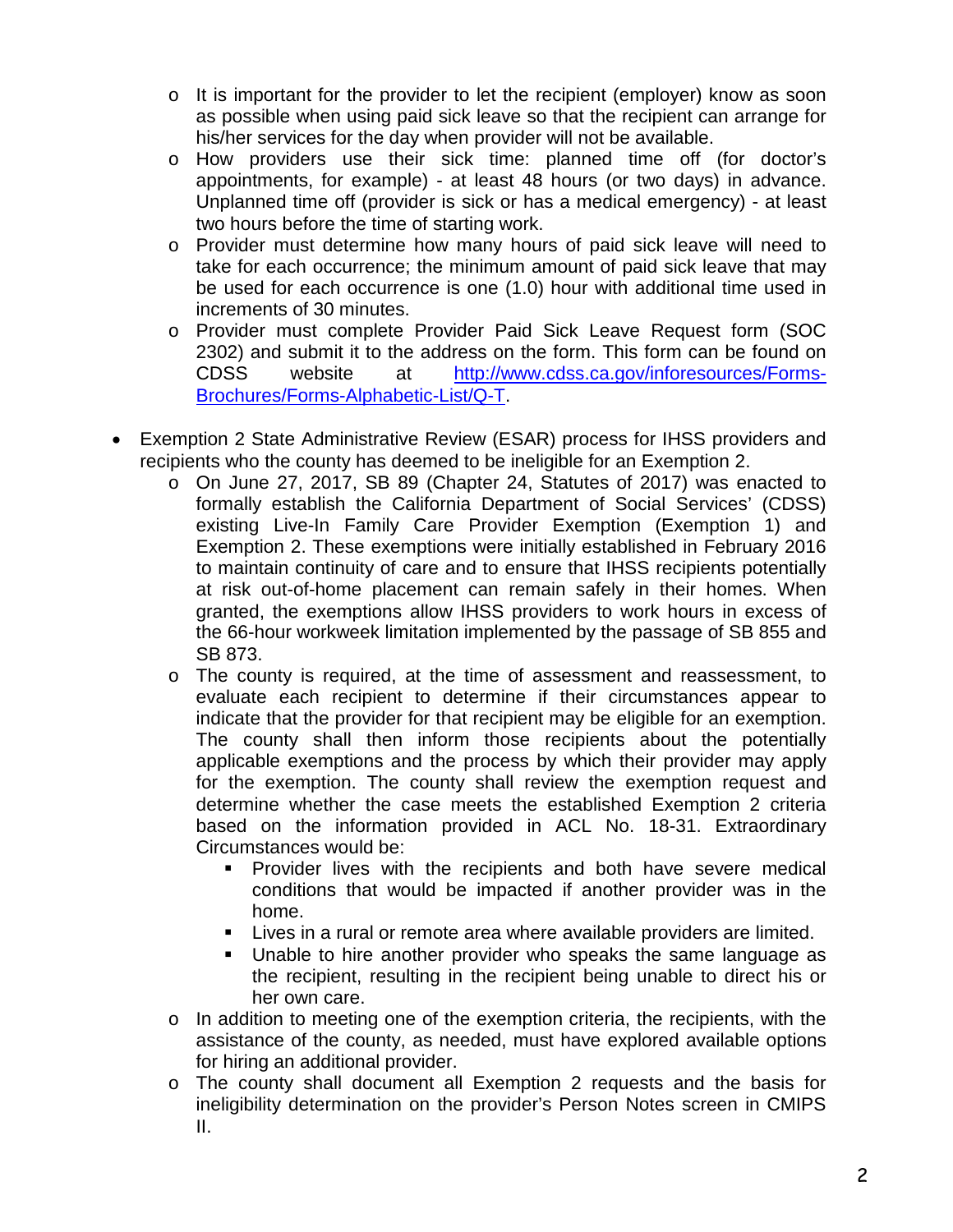#### **BUDGET UPDATE**

- Constitutional deadline is June 15, 2018 to have the Legislature pass the Budget.
- Budget Conference Committee to meet at 3:00 on Friday, June 8, 2018. Many major "open" items remain for the Budget Conference Committee to take action on, including budget issues impacting Medi-Cal eligibility expansion, including reinstating automatic cost of living adjustments for the state portion of the SSI/SSP (Supplemental Security Income/State Supplemental Payment grants) for the lowest income Californians with disabilities (including developmental), the blind and seniors.

## **LEGISLATIVE UPDATE**

- **AB2872 (Carrillo)**—*This bill would require the California Department of Social Services (CDSS) to designate the hours, per county, to compensate providers of IHSS for educating other providers, using peer-to-peer training*. **Update:** Bill was heard 4/10/2018 and passed out of Assembly Human Services and is now referred to Assembly Appropriations Committee **Update #2:** Still in the Assembly Appropriations Committee Suspense File. **Update #3**: Now with Senate, waiting for action.
- **AB3200 (Kalra)-** *This bill would increase SSI/SSP benefit payment and would reinstate the Cost of Living Adjustment as of January 1, 2019 and continue to provide COLAs annually.* **Update:** Raise based on cost of living and index it for future annual increase. Hasn't been a COLA since 2011. Will sit with the Appropriations Committee. **Update #2**: Still in the Assembly Appropriations Committee Suspense File. **Update #3:** Now with Senate, waiting for action.
- **SB 1040 (Dodd)—***This bill came out of last year's tragic flooding and fires. Would expand the definition of "supportive services" to include all needs and services required during a natural disaster resulting in a declared state of emergency, and authorize, under those same circumstances, as county to allocate additional hours of supportive services. Counties could allocate addition hours for affected Recipients and expedite replacement of Provider warrants that could not be delivered or retrieved. Counties could expedite the replacement warrant process. Current warrant replacement process is typically 6 weeks, but depending on circumstances could take 6-9 months or longer. IP could be from a neighboring county.* **Update:** Passed out of the Senate Human Services and is with Senate Appropriations Committee **Update #2:** This bill has been dual referred to Assembly Human Services and Assembly Housing Committees, where it has yet to be scheduled for hearings. **Update #3:** Amended in the House of Origin, it was read for second time, and then re-referred to the committee where it originated. Bill will likely move ahead.
- **Waiver Providers** *This bill is for Association of Public Authorities to bring waiver providers under the umbrella of the Public Authority. Waiver providers work for the Department of Healthcare Service, program only for the severely medical needy. Frequently they work the recipients IHSS hours and then they work their waiver hours.* **Update**: Close to a deal.
- **Expedited Provider Enrollment**-*This bill basically states within 14 days of the Provider contacting IHSS, provider has to be through the process.* **Update:** This bill is working its way through the Legislative process.

## **IHSSAC WEBSITE UPDATE**

• No update – Jeff unable to work on it.